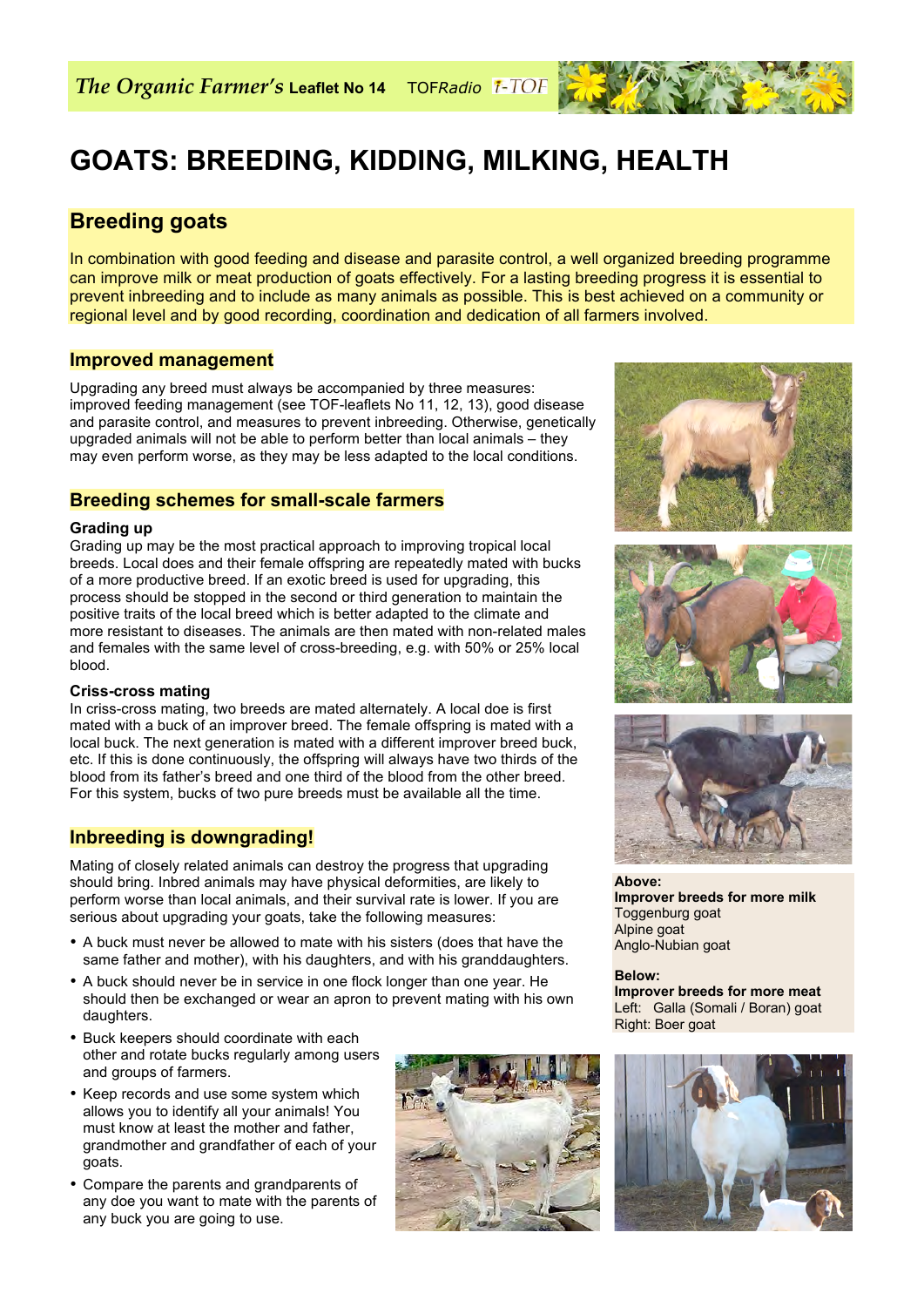# **Mating and pregnancy**

## **Age at first mating**

When a doe can be mated the first time depends highly on breed and nutrition. The most important point is that she should have at least two thirds of the final weight.

If she becomes pregnant too early, she may stop growing, never reach a normal size, and have a reduced life span. There is a high risk of abortion, low milk production and death of the kid.

- Do not mate a young doe in her first heat, which may arrive as early as at 5 months of age!
- Only where does are very well fed, well developed and sufficiently large can they be mated before they are  $10 - 12$  months old.

## **Mating during lactation**

A doe which is milked should not be mated before three months after kidding. She should then be dried up within the first three months of her pregnancy.

#### **Flushing before mating**

Feeding particularly well a few weeks before mating increases the chance of successful mating and multiple births. Poorly fed goats are less likely to produce twins!

## **Heat signs**

Does can only be mated when they are on heat, which lasts about 2 days. The period when a doe allows mounting is even shorter. A doe in heat should be mated within 24 hours after the onset of heat signs:

- The goat is bleating more frequently than usual
- She is restless and is constantly looking around
- She is nervously wagging her tail
- She is less interested in feeding
- She mounts other goats or is mounted by them
- She urinates frequently

If mating does not happen or if conception fails, does will return on heat about every three weeks.

#### **Pregnancy**

Goats are sensitive mothers. Stress, poor feeding, and rough handling during pregnancy can cause does to abort.

- Make sure the goat is in good health and condition for kidding.
- Offer shade, shelter, and sufficient feeds of good quality, especially during the last two months of pregnancy.
- Feed up to 500 g concentrates per day during the last two months of pregnancy. Start with small quantities only.
- Pregnant does need constant access to mineral salt blocks and plenty of clean drinking water.
- Avoid transports during pregnancy.
- Do not isolate a pregnant doe from the flock she is used to.

# **Kidding**

# **Kid number**

The litter size of goats depends on the breed and on nutrition, but is usually between 1.5 (twins every second pregnancy) and 2 (twins each time). With good feeding, especially tropical breeds can be very prolific. Litter size tends to increase with the doe's age. Triplets are not unusual, and even quadruplets occur.

#### **Signs of approaching birth**

- On the day of kidding, the doe is restless. She may bleat, paw the bedding, lie down and get up again.
- She now needs access to a separate pen or a quiet, sheltered place where she can give birth apart from the other goats.

# **Giving birth**

The kid(s) will be born 5 months after a successful mating. Keep in the background and observe the doe well. Only help if you are sure it is necessary. Goats do not like to be disturbed during kidding and problems are rare. If you do have to help, do it in a gentle and calm way. Disinfect your hands before you touch the animals; a doe may die from an infection if you don't.

- The doe will lick and dry each kid and remove mucus from its nostrils. This will help the kid breathing.
- Ensure kids suckle colostrum within 20-30 minutes after birth. The sooner, the better – it should never be later than after 3 hours! For very weak or rejected kids, milk the mother's colostrum and to feed it immediately using a bottle.
- Disinfect the navel using a disinfectant e.g. Dettol or iodine tincture.
- Does must have access to clean water after having given birth. They need to balance the loss of water during kidding to have enough milk to feed to the kids.



During the first week, the kid will lie down in the protected place where it was born, while the doe joins the herd. She will regularly go and call her kid for suckling. A kid needs a lot of rest and will follow its mother only when it is strong enough. Kids start to form kids' groups for playing and resting when they are about two weeks old. It is therefore good to have a clean, dry pen or other place which is accessible only for the kids.

#### **Kid management**

The best results are achieved if kids are left with their mother to suckle freely during the first month. Although this means that less milk is available to the family or for sale in that first month, it will ensure healthy and well grown young goats. A poor start will affect the future health and productivity of both does and bucks.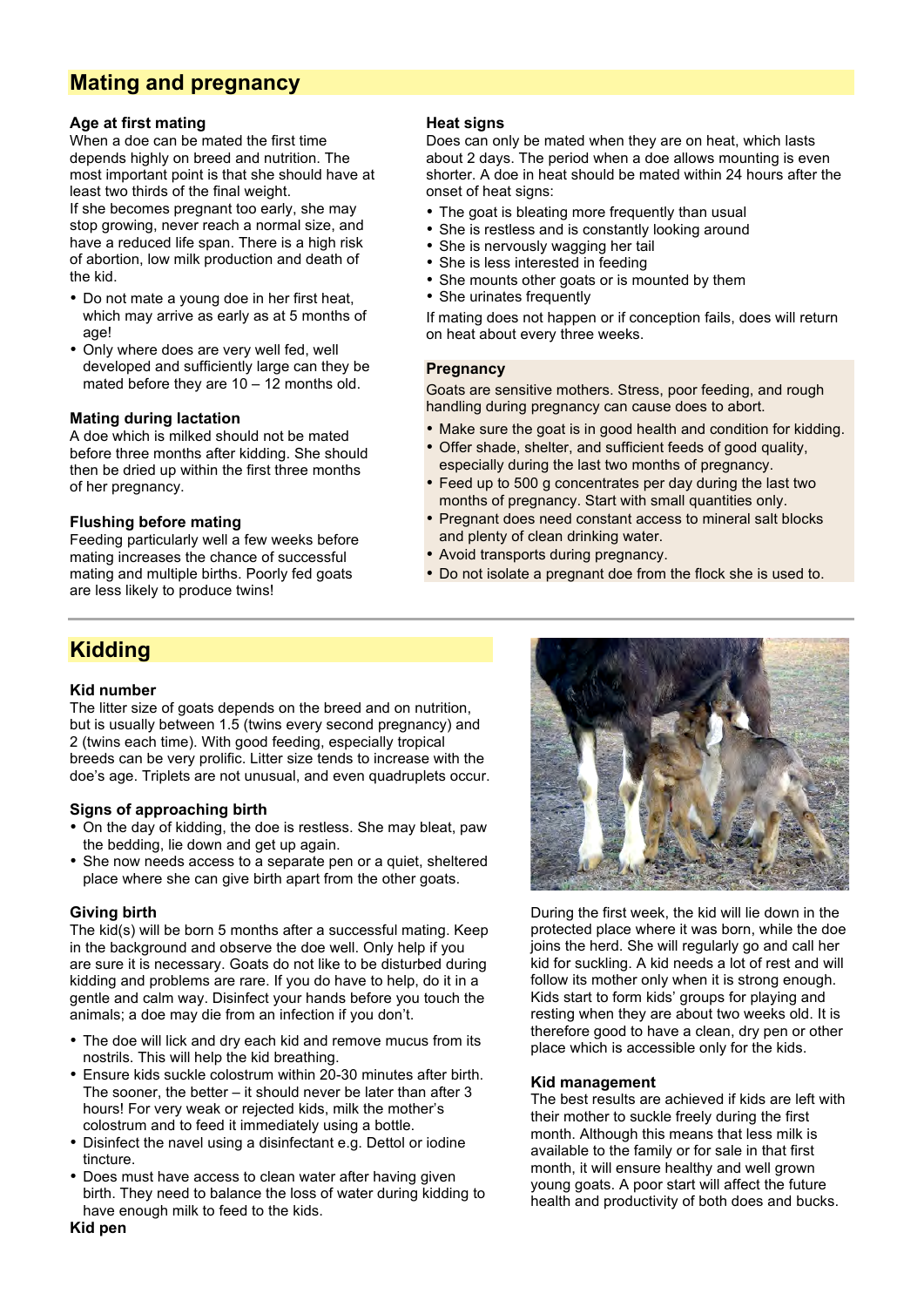#### **We recommend the following management for kids:**

- It is essential that the kid receives the doe's colostrum (first milk) during the first days to protect it against common diseases.
- First month: let the goat suckle the kid as often as she offers it.
- Kids should be provided with small quantities of good clean feed from the second week onwards. Very beneficial are sweet potato vines, young tree legume leaves and other tree leaves, young grass and good hay, but also small amounts of concentrates.
- Offer fodder and water to kids all the time to allow their digestion to develop. Good quality feeds will help to wean kids earlier!
- Second month: the kid can be separated from its mother at night and be allowed to join her during the day. Alternatively, the kid can be separated for some hours before every milking.
- Third month: the kid is allowed to suckle its mother after every milking for a restricted time.
- Fourth month: the kid can be weaned if it is well developed, or it may be allowed to suckle after every milking for another month.

## **Feeding weak kids and orphans**

Bottle feeding is labour-intensive and always a health risk for the kid. But sometimes orphans or very small kids (e.g. in the case of triplets) may have to be bottle fed. If fed properly and allowed to exercise freely, even very small kids will catch up with their siblings by the age of three months.

- Goat milk is best, but also fresh or boiled cow milk may be used.
- Make sure to provide colostrum after birth!
- The bottles MUST be sterilized between feeds to avoid gastrointestinal infections.
- The milk must be at body temperature.
- Increase or decrease milk amounts only gradually to avoid indigestion.
- A feeding schedule is shown below.

| Age of the kid |                                                                                               | Meals per day        | Amount (dl) per meal             | Milk amount / day      |
|----------------|-----------------------------------------------------------------------------------------------|----------------------|----------------------------------|------------------------|
| Week 1         | . – 3 days                                                                                    | (every 2 hours)<br>8 | (1/4 to 1/2 cup)<br>$0.5 - 1$ dl | 0.5 liters (colostrum) |
|                | $4 - 7$ days                                                                                  | (every 3 hours)<br>6 | $(1/2$ to 1 cup)<br>$1 - 2$ dl   | $0.5 - 1$ liters       |
| Week 2         | $8 - 14$ days                                                                                 | (every 4 hours)<br>5 | $2 - 3$ dl<br>(1 to 2 cups)      | $1 - 1.5$ liters       |
| Week 3         | $15 - 21$ days                                                                                | (every 5 hours)<br>4 | $4-5$ dl<br>(2 to 3 cups)        | $1.5 - 2$ liters       |
| Weeks 4 to 6   | $29 - 42$ days                                                                                | (every 6 hours)<br>3 | (3 to 4 cups)<br>$5 - 7$ dl      | $1.5 - 2$ liters       |
| From week 7    | You may start to reduce milk amounts if the kid is developing well and is eating solid feeds. |                      |                                  |                        |

# **Possible feeding schedule for dairy goat kids**

# **Milking**

Like all dairy animals, dairy goats produce abundant milk only if they are well fed (see TOF-leaflet No 13 "Goats: Housing and feeding"). Letting the kid suckle its mother should not just be considered as a milk reduction for your family! Does which are suckled by their kids in addition to being milked produce more milk compared to does which are only milked. Suckling helps to prevent mastitis, gives the kid a safe start, and extends the lactation period where milking is not done in an absolutely perfect way.

#### **The lactation**

During the first two months, a good goat may produce up to 3.5 kg milk per day. This is about the amount that is necessary to satisfy two to three kids. After two months, milk yields drop steadily, but slowly if the goat is fed well and milked correctly. The period a doe can be milked may be anything between 3 and 10 or more months. It depends on her breed, on handling and feeding, and on when the goat is successfully mated again.



#### **Milking requires special expertise! These are the most important points:**

- Goats get used to milking better if it is done regularly and always by the same person. Milk 1 to 3 times a day and always at the same time. Irregular milking leads to low yields and increased chance of mastitis.
- Always be calm and gentle to the doe.
- Most important: keep your hands and buckets clean. Use an unscented soap and hot water.
- Carefully wash the doe's udder using a clean cloth.
- Stick to the milking position that suits you and the doe best, either from the back or from the side.
- The first squeeze of milk from each teat should be thrown away as it has a very high bacterial count.
- Observe the goat. If she starts kicking when you touch the udder, she may be in pain. Check for mastitis and milk more gently.
- Good milking is done by the squeeze method:
	- Take hold and squeeze the base of the teat with the thumb and forefinger to trap the milk inside the teat.
	- Close the other three fingers, one after the other, squeezing the milk downwards.
- Release the teat and repeat all in a steady rhythm.
- Pulling the teats hurts the udder and promotes mastitis.
- You should be finished within about 7 minutes.
- Allow the kid to join its mother after milking for proper emptying of udder and teats. This prevents mastitis.
- Wash the milk equipment with hot water. Rinse and dry everything on a rack immediately after milking.
- Offer some feeds during milking, but avoid giving feeds with strong smells (silage, pineapple waste etc.) even some time before milking as they may taint the milk.